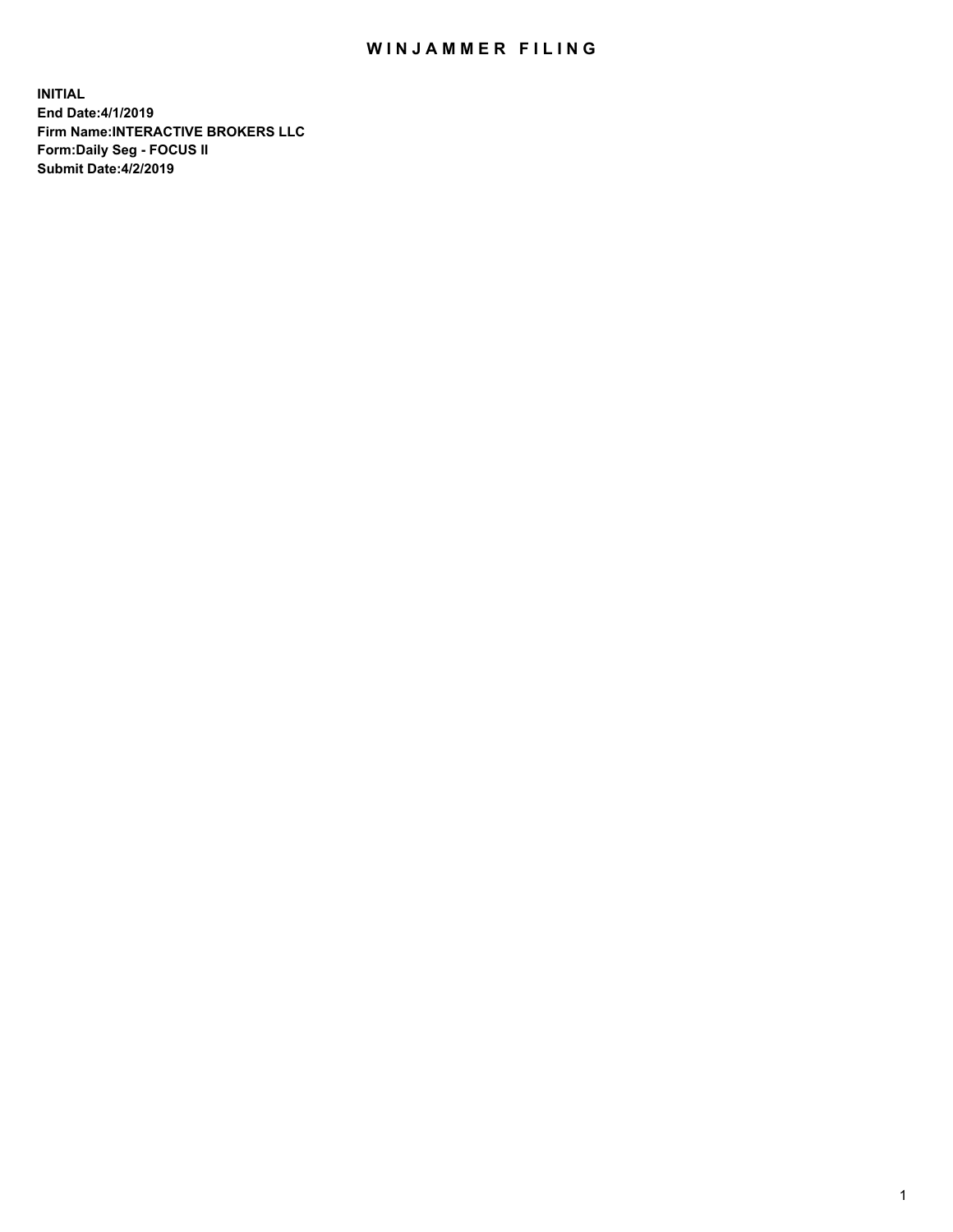**INITIAL End Date:4/1/2019 Firm Name:INTERACTIVE BROKERS LLC Form:Daily Seg - FOCUS II Submit Date:4/2/2019 Daily Segregation - Cover Page**

| Name of Company                                                                                                                                                                                                                                                                                                                | <b>INTERACTIVE BROKERS LLC</b>                                                      |
|--------------------------------------------------------------------------------------------------------------------------------------------------------------------------------------------------------------------------------------------------------------------------------------------------------------------------------|-------------------------------------------------------------------------------------|
| <b>Contact Name</b>                                                                                                                                                                                                                                                                                                            | James Menicucci                                                                     |
| <b>Contact Phone Number</b>                                                                                                                                                                                                                                                                                                    | 203-618-8085                                                                        |
| <b>Contact Email Address</b>                                                                                                                                                                                                                                                                                                   | jmenicucci@interactivebrokers.c<br>om                                               |
| FCM's Customer Segregated Funds Residual Interest Target (choose one):<br>a. Minimum dollar amount: ; or<br>b. Minimum percentage of customer segregated funds required:% ; or<br>c. Dollar amount range between: and; or<br>d. Percentage range of customer segregated funds required between:% and%.                         | $\overline{\mathbf{0}}$<br>$\overline{\mathbf{0}}$<br>155,000,000 245,000,000<br>00 |
| FCM's Customer Secured Amount Funds Residual Interest Target (choose one):<br>a. Minimum dollar amount: ; or<br>b. Minimum percentage of customer secured funds required:% ; or<br>c. Dollar amount range between: and; or<br>d. Percentage range of customer secured funds required between:% and%.                           | $\overline{\mathbf{0}}$<br>$\pmb{0}$<br>80,000,000 120,000,000<br>00                |
| FCM's Cleared Swaps Customer Collateral Residual Interest Target (choose one):<br>a. Minimum dollar amount: ; or<br>b. Minimum percentage of cleared swaps customer collateral required:% ; or<br>c. Dollar amount range between: and; or<br>d. Percentage range of cleared swaps customer collateral required between:% and%. | $\overline{\mathbf{0}}$<br>$\underline{\mathbf{0}}$<br>0 <sub>0</sub><br>00         |

Attach supporting documents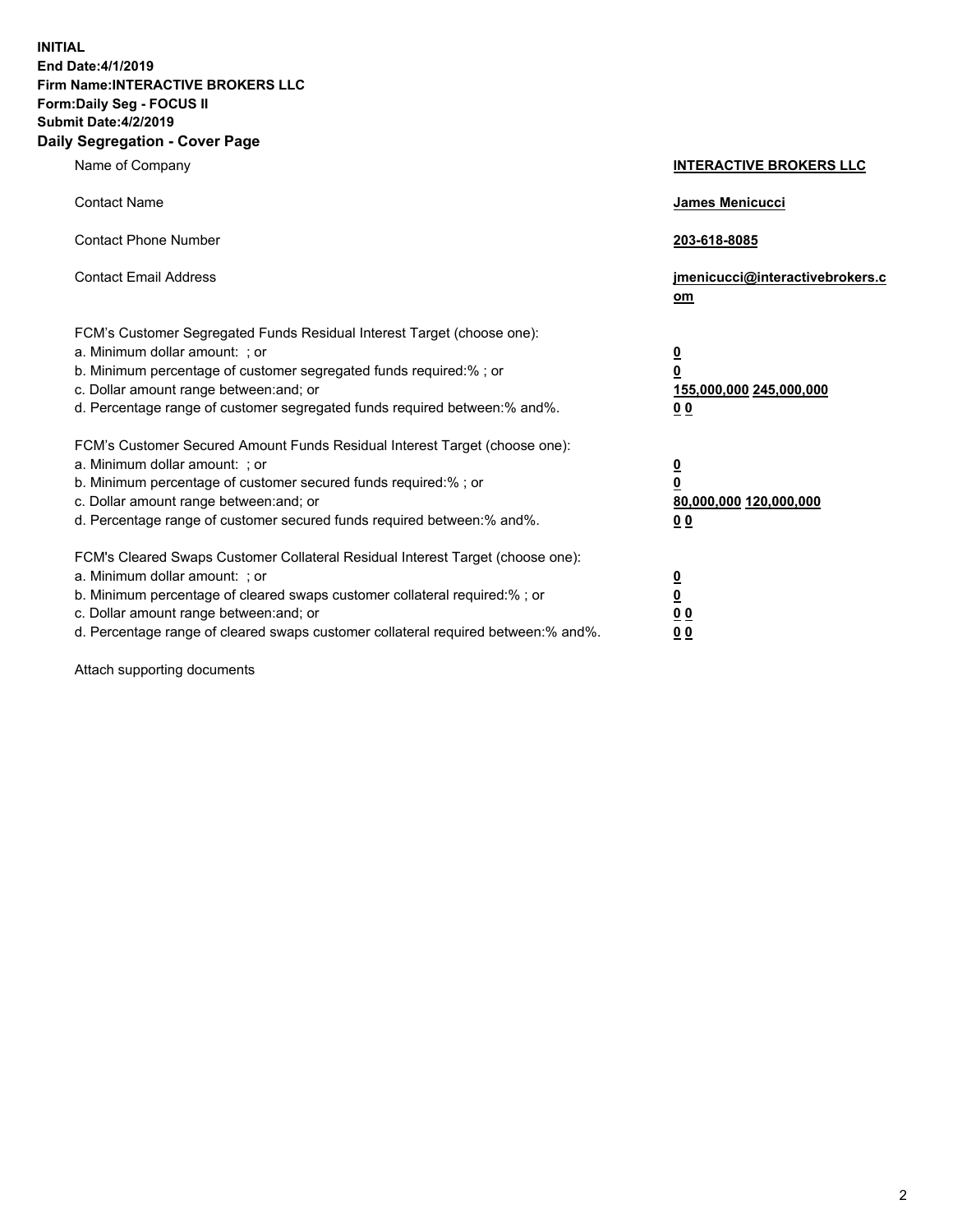## **INITIAL End Date:4/1/2019 Firm Name:INTERACTIVE BROKERS LLC Form:Daily Seg - FOCUS II Submit Date:4/2/2019 Daily Segregation - Secured Amounts**

|                | Dany Ocgregation - Occarea Anioants                                                         |                                  |
|----------------|---------------------------------------------------------------------------------------------|----------------------------------|
|                | Foreign Futures and Foreign Options Secured Amounts                                         |                                  |
|                | Amount required to be set aside pursuant to law, rule or regulation of a foreign            | $0$ [7305]                       |
|                | government or a rule of a self-regulatory organization authorized thereunder                |                                  |
| 1.             | Net ledger balance - Foreign Futures and Foreign Option Trading - All Customers             |                                  |
|                | A. Cash                                                                                     | 429,970,419 [7315]               |
|                | B. Securities (at market)                                                                   | $0$ [7317]                       |
| 2.             | Net unrealized profit (loss) in open futures contracts traded on a foreign board of trade   | 7,750,783 [7325]                 |
| 3.             | Exchange traded options                                                                     |                                  |
|                | a. Market value of open option contracts purchased on a foreign board of trade              | 100,220 [7335]                   |
|                | b. Market value of open contracts granted (sold) on a foreign board of trade                | $-10,864$ [7337]                 |
| 4.             | Net equity (deficit) (add lines 1. 2. and 3.)                                               | 437,810,558 [7345]               |
| 5.             | Account liquidating to a deficit and account with a debit balances - gross amount           | 3,148 [7351]                     |
|                | Less: amount offset by customer owned securities                                            | 0 [7352] 3,148 [7354]            |
| 6.             | Amount required to be set aside as the secured amount - Net Liquidating Equity              | 437,813,706 [7355]               |
|                | Method (add lines 4 and 5)                                                                  |                                  |
| 7.             | Greater of amount required to be set aside pursuant to foreign jurisdiction (above) or line | 437,813,706 [7360]               |
|                | 6.                                                                                          |                                  |
|                | FUNDS DEPOSITED IN SEPARATE REGULATION 30.7 ACCOUNTS                                        |                                  |
| $\mathbf{1}$ . | Cash in banks                                                                               |                                  |
|                | A. Banks located in the United States                                                       | 62,303,316 [7500]                |
|                | B. Other banks qualified under Regulation 30.7                                              | 0 [7520] 62,303,316 [7530]       |
| 2.             | Securities                                                                                  |                                  |
|                | A. In safekeeping with banks located in the United States                                   | 412,297,932 [7540]               |
|                | B. In safekeeping with other banks qualified under Regulation 30.7                          | 0 [7560] 412,297,932 [7570]      |
| 3.             | Equities with registered futures commission merchants                                       |                                  |
|                | A. Cash                                                                                     | $0$ [7580]                       |
|                | <b>B.</b> Securities                                                                        | $0$ [7590]                       |
|                | C. Unrealized gain (loss) on open futures contracts                                         | $0$ [7600]                       |
|                | D. Value of long option contracts                                                           | $0$ [7610]                       |
|                | E. Value of short option contracts                                                          | 0 [7615] 0 [7620]                |
| 4.             | Amounts held by clearing organizations of foreign boards of trade                           |                                  |
|                | A. Cash                                                                                     | $0$ [7640]                       |
|                | <b>B.</b> Securities                                                                        | $0$ [7650]                       |
|                | C. Amount due to (from) clearing organization - daily variation                             | $0$ [7660]                       |
|                | D. Value of long option contracts                                                           | $0$ [7670]                       |
|                | E. Value of short option contracts                                                          | 0 [7675] 0 [7680]                |
| 5.             | Amounts held by members of foreign boards of trade                                          |                                  |
|                | A. Cash                                                                                     | 80,221,241 [7700]                |
|                | <b>B.</b> Securities                                                                        | $0$ [7710]                       |
|                | C. Unrealized gain (loss) on open futures contracts                                         | 4,904,315 [7720]                 |
|                | D. Value of long option contracts                                                           | 100,220 [7730]                   |
|                | E. Value of short option contracts                                                          | -10,864 [7735] 85,214,912 [7740] |
| 6.             | Amounts with other depositories designated by a foreign board of trade                      | $0$ [7760]                       |
| 7.             | Segregated funds on hand                                                                    | $0$ [7765]                       |
| 8.             | Total funds in separate section 30.7 accounts                                               | 559,816,160 [7770]               |
| 9.             | Excess (deficiency) Set Aside for Secured Amount (subtract line 7 Secured Statement         | 122,002,454 [7380]               |
|                | Page 1 from Line 8)                                                                         |                                  |
| 10.<br>11.     | Management Target Amount for Excess funds in separate section 30.7 accounts                 | 80,000,000 [7780]                |
|                | Excess (deficiency) funds in separate 30.7 accounts over (under) Management Target          | 42,002,454 [7785]                |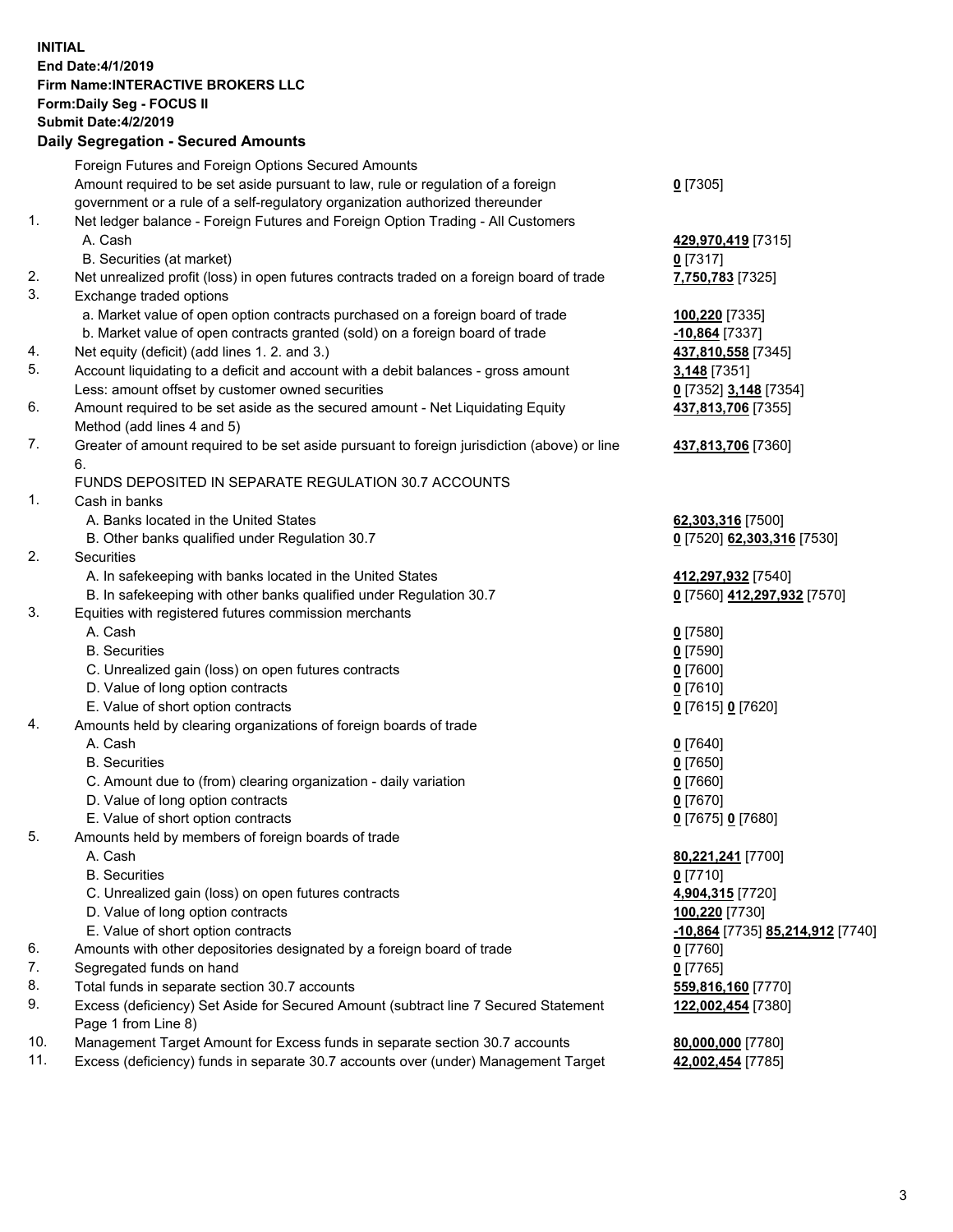| <b>INITIAL</b> |                                                                                     |                           |
|----------------|-------------------------------------------------------------------------------------|---------------------------|
|                | End Date: 4/1/2019                                                                  |                           |
|                | <b>Firm Name:INTERACTIVE BROKERS LLC</b>                                            |                           |
|                | Form: Daily Seg - FOCUS II                                                          |                           |
|                | <b>Submit Date: 4/2/2019</b>                                                        |                           |
|                | Daily Segregation - Segregation Statement                                           |                           |
|                |                                                                                     |                           |
|                | SEGREGATION REQUIREMENTS(Section 4d(2) of the CEAct)                                |                           |
| 1.             | Net ledger balance                                                                  |                           |
|                | A. Cash                                                                             | 3,789,170,918 [7010]      |
|                | B. Securities (at market)                                                           | $0$ [7020]                |
| 2.             | Net unrealized profit (loss) in open futures contracts traded on a contract market  | -33,401,335 [7030]        |
| 3.             | Exchange traded options                                                             |                           |
|                | A. Add market value of open option contracts purchased on a contract market         | 133,431,229 [7032]        |
|                | B. Deduct market value of open option contracts granted (sold) on a contract market | -196,271,997 [7033]       |
| 4.             | Net equity (deficit) (add lines 1, 2 and 3)                                         | 3,692,928,815 [7040]      |
| 5.             | Accounts liquidating to a deficit and accounts with                                 |                           |
|                | debit balances - gross amount                                                       | 1,217,564 [7045]          |
|                | Less: amount offset by customer securities                                          | 0 [7047] 1,217,564 [7050] |
| 6.             | Amount required to be segregated (add lines 4 and 5)                                | 3,694,146,379 [7060]      |
|                | FUNDS IN SEGREGATED ACCOUNTS                                                        |                           |
| 7.             | Deposited in segregated funds bank accounts                                         |                           |
|                | A. Cash                                                                             | 466,348,693 [7070]        |
|                | B. Securities representing investments of customers' funds (at market)              | 2,269,875,755 [7080]      |
|                | C. Securities held for particular customers or option customers in lieu of cash (at | $0$ [7090]                |
|                | market)                                                                             |                           |
| 8.             | Margins on deposit with derivatives clearing organizations of contract markets      |                           |
|                | A. Cash                                                                             | 5,534,911 [7100]          |
|                | B. Securities representing investments of customers' funds (at market)              | 1,209,187,498 [7110]      |
|                | C. Securities held for particular customers or option customers in lieu of cash (at | $0$ [7120]                |
|                | market)                                                                             |                           |
| 9.             | Net settlement from (to) derivatives clearing organizations of contract markets     | 7,993,237 [7130]          |
| 10.            | Exchange traded options                                                             |                           |
|                | A. Value of open long option contracts                                              | 133,275,691 [7132]        |
|                | B. Value of open short option contracts                                             | -196,174,419 [7133]       |
| 11.            | Net equities with other FCMs                                                        |                           |
|                | A. Net liquidating equity                                                           | $0$ [7140]                |
|                | B. Securities representing investments of customers' funds (at market)              | $0$ [7160]                |
|                | C. Securities held for particular customers or option customers in lieu of cash (at | $0$ [7170]                |
|                | market)                                                                             |                           |
| 12.            | Segregated funds on hand                                                            | $0$ [7150]                |
| 13.            | Total amount in segregation (add lines 7 through 12)                                | 3,896,041,366 [7180]      |
| 14.            | Excess (deficiency) funds in segregation (subtract line 6 from line 13)             | 201,894,987 [7190]        |
| 15.            | Management Target Amount for Excess funds in segregation                            | 155,000,000 [7194]        |
| 16.            | Excess (deficiency) funds in segregation over (under) Management Target Amount      | 46,894,987 [7198]         |

16. Excess (deficiency) funds in segregation over (under) Management Target Amount Excess